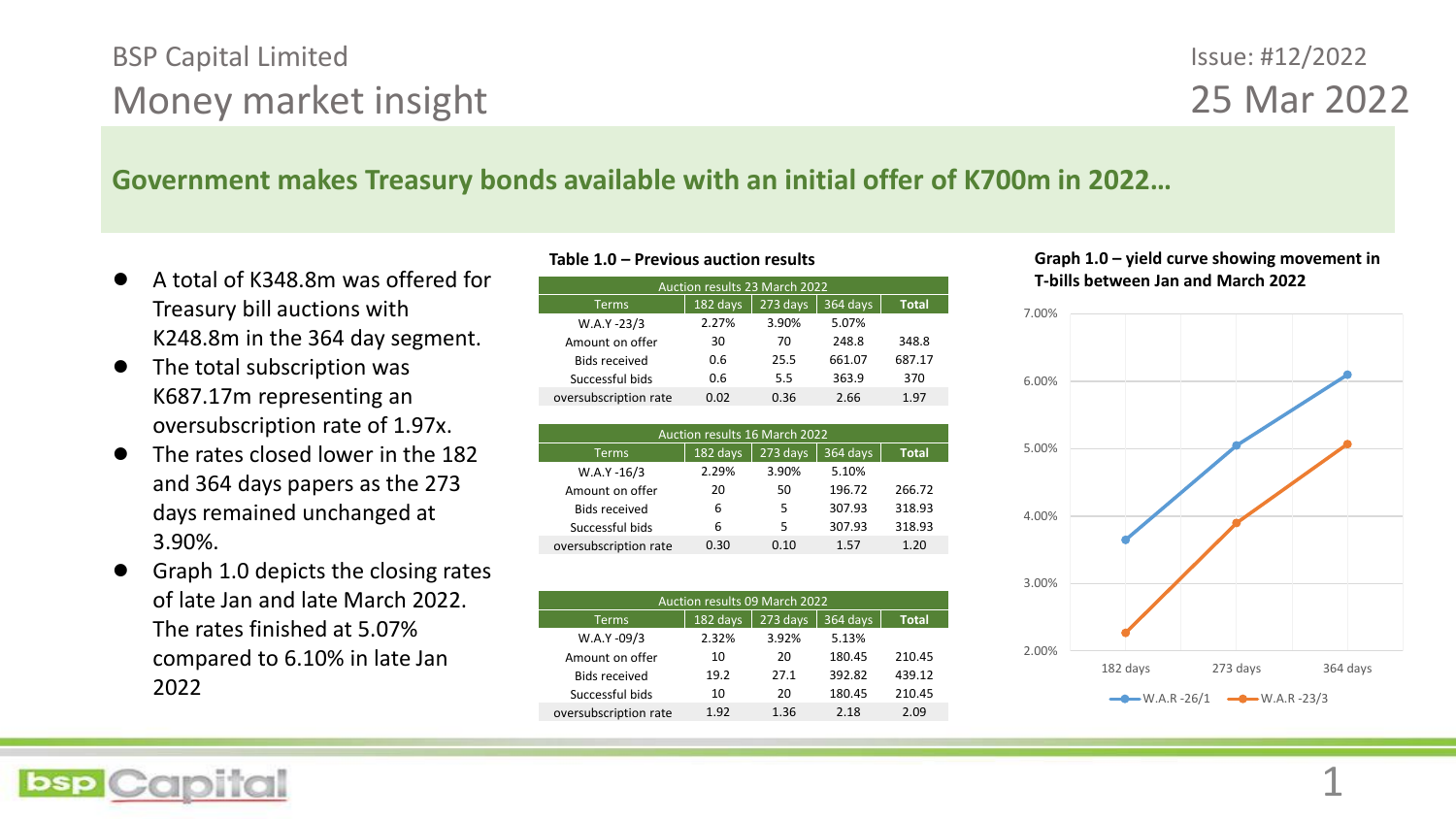### Issue: #12/2022

# BSP Capital Limited Money market insight

- The Central Bank have announced the trading for new TAP investments (BPNG Bills and Bonds) is open effective 2<sup>nd</sup> March, 2022.
- Bids will be done via e-mails and epayment modes only.
- Eligible Investors can participate in the Tap Investments.
- Term deposit rates remained relatively stable across the market except for Kina which rates dropped across the board. FinCorp' s 60 days paper showed similar results.
- Investors will continue to seek yield as a hedge against inflation, with the latest estimates of inflation at 5.7%
- Cash investments also offer capital protection.

| Table 2.0 - Financial institutions rates and short term government paper rates as at 23 March 2022 |  |                                                                                                                                                                                                                                |                                                                                                                                                                                                                                      |  |  |  |  |  |
|----------------------------------------------------------------------------------------------------|--|--------------------------------------------------------------------------------------------------------------------------------------------------------------------------------------------------------------------------------|--------------------------------------------------------------------------------------------------------------------------------------------------------------------------------------------------------------------------------------|--|--|--|--|--|
| .                                                                                                  |  | the second contract the contract of the second contract of the second contract of the second contract of the second contract of the second contract of the second contract of the second contract of the second contract of th | <b>Contract Contract Contract Contract Contract Contract Contract Contract Contract Contract Contract Contract Contract Contract Contract Contract Contract Contract Contract Contract Contract Contract Contract Contract Contr</b> |  |  |  |  |  |

| <b>Issuer</b>                   |       | <b>Term &amp; rates (Current)</b> |       |       |       |       | <b>Term &amp; rates (Previous)</b> |       |       |       |       | Change/movement |          |          |          |          |
|---------------------------------|-------|-----------------------------------|-------|-------|-------|-------|------------------------------------|-------|-------|-------|-------|-----------------|----------|----------|----------|----------|
| <b>Commercial banks</b>         | 30    | 60                                | 90    | 180   | 365   | 30    |                                    | 60    | 90    | 180   | 365   | 30              | 60       | 90       | 180      | 365      |
| <b>BSP</b>                      | 0.10% | 0.10%                             | 0.15% | 0.60% | 1.10% | 0.10% |                                    | 0.10% | 0.15% | 0.60% | 1.10% | $0.00\%$        | $0.00\%$ | 0.00%    | $0.00\%$ | $0.00\%$ |
| Kina Bank                       | 0.50% | 0.75%                             | 0.90% | 1.15% | 1.25% | 0.75% |                                    | 1.00% | 1.25% | 1.50% | 1.75% | $-0.25%$        | $-0.25%$ | $-0.35%$ | $-0.35%$ | $-0.50%$ |
| Westpac (PNG)                   | 0.10% | 0.15%                             | 0.25% | 0.50% | 1.00% | 0.10% |                                    | 0.15% | 0.25% | 0.50% | 1.00% | $0.00\%$        | 0.00%    | $0.00\%$ | 0.00%    | 0.00%    |
|                                 |       |                                   |       |       |       |       |                                    |       |       |       |       |                 |          |          |          |          |
| <b>ADIS</b>                     | 30    | 60                                | 90    | 180   | 365   | 30    |                                    | 60    | 90    | 180   | 365   | 30              | 60       | 90       | 180      | 365      |
| <b>BSP Finance (PNG)</b>        | 0.10% | 0.10%                             | 0.15% | 0.60% | 1.10% | 0.10% |                                    | 0.10% | 0.15% | 0.60% | 1.10% | 0.00%           | 0.00%    | 0.00%    | 0.00%    | 0.00%    |
| Credit Corporation (PNG)        | 1.00% | 1.50%                             | 2.50% | 3.50% | 4.60% | 1.00% |                                    | 1.50% | 2.50% | 3.50% | 4.60% | $0.00\%$        | 0.00%    | 0.00%    | $0.00\%$ | 0.00%    |
| Fincorp                         | 1.50% | 1.75%                             | 3.00% | 4.00% | 5.10% | 1.50% |                                    | 2.00% | 3.00% | 4.00% | 5.10% | 0.00%           | $-0.25%$ | $0.00\%$ | 0.00%    | 0.00%    |
| Moniplus                        | 1.75% | 2.05%                             | 3.05% | 4.05% | 4.25% | 1.75% |                                    | 2.05% | 3.05% | 4.05% | 4.25% | $0.00\%$        | $0.00\%$ | $0.00\%$ | 0.00%    | 0.00%    |
| <b>First Investment Finance</b> | 1.00% | 1.10%                             | 1.25% | 2.00% | 4.00% | 1.00% |                                    | 1.10% | 1.25% | 2.00% | 4.00% | 0.00%           | $0.00\%$ | 0.00%    | 0.00%    | 0.00%    |
|                                 |       |                                   |       |       |       |       |                                    |       |       |       |       |                 |          |          |          |          |
| <b>Government Securities</b>    |       |                                   | 182   | 273   | 364   |       |                                    |       | 182   | 273   | 364   |                 |          | 182      | 273      | 364      |
| Treasury bills (W.A.R)          |       |                                   | 2.27% | 3.90% | 5.07% |       |                                    |       | 2.29% | 3.90% | 5.10% | $0.00\%$        | $0.00\%$ | $-0.02%$ | $0.00\%$ | $-0.03%$ |
|                                 |       |                                   |       |       |       |       |                                    |       |       |       |       |                 |          |          |          |          |
| <b>Central Bank</b>             | 28    | 63                                | 91    | 182   |       | 28    |                                    | 63    | 91    | 182   |       | 28              | 63       | 91       | 182      |          |
| Central Bank bills (W.A.R)      | 1.08% | 1.82%                             | 1.84% |       |       | 1.07% |                                    | 1.81% | 1.79% |       |       | 0.01%           | 0.01%    | 0.05%    | 0.00%    | 0.00%    |

#### **Table 3.0 – Long dated government paper rates – last auction results in 2021**

| <b>Term &amp; rates (Current)</b><br><b>Issuer - GoPNG</b> |                 |          |                               |                               |       |          |       |  |  |  |  |
|------------------------------------------------------------|-----------------|----------|-------------------------------|-------------------------------|-------|----------|-------|--|--|--|--|
| Term (years)                                               | $\mathfrak{p}$  | 3        | 5.                            | 6                             | 8     | 9        | 10    |  |  |  |  |
| Treasury bonds (W.A.R)                                     | 8.50%           | 9.00%    | 9.70%                         |                               | 9.90% | 9.90%    | 9.90% |  |  |  |  |
|                                                            |                 |          | Auction results from 28/07/21 |                               |       |          |       |  |  |  |  |
|                                                            |                 |          |                               |                               |       |          |       |  |  |  |  |
| <b>Term &amp; rates (Previous)</b><br><b>Issuer</b>        |                 |          |                               |                               |       |          |       |  |  |  |  |
| Term (years)                                               | $\mathfrak{p}$  | 3        | 5                             | 6                             | 8     | 9        | 10    |  |  |  |  |
| Treasury bonds (W.A.R)                                     | 8.50%           | 9.00%    | 9.70%                         | 9.80%                         | 9.90% | 9.90%    | 9.90% |  |  |  |  |
|                                                            |                 |          |                               | Auction results from 25/06/21 |       |          |       |  |  |  |  |
|                                                            |                 |          |                               |                               |       |          |       |  |  |  |  |
|                                                            | Change/movement |          |                               |                               |       |          |       |  |  |  |  |
| Term (years)                                               | $\mathfrak{p}$  | 3        | 5                             | 6                             | 8     | 9        | 10    |  |  |  |  |
| Treasury bonds (W.A.R)                                     | 0.00%           | $0.00\%$ | 0.00%                         | $-9.80%$                      | 0.00% | $0.00\%$ | 0.00% |  |  |  |  |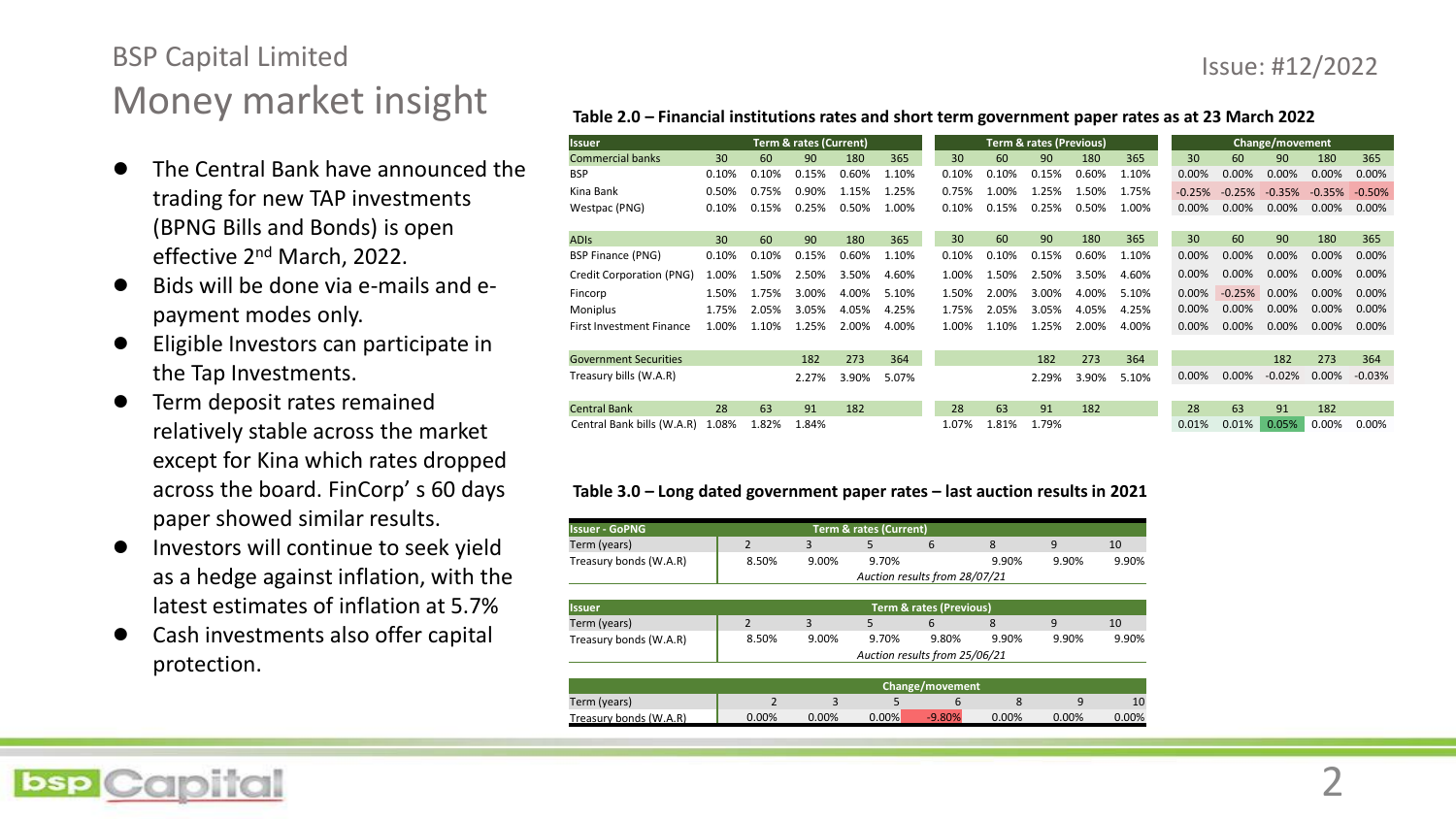# BSP Capital Limited Money market insight

- The Treasury Department has announced the first issuance of Treasury Bonds (GIS) for 2022 on Friday the 25<sup>th</sup> of March.
- The government plans to issue K1.75bn in Treasury Bonds this year 2022.
- The auction will close tomorrow the 29th of March 2022 at 12 noon, Port Moresby time.
- Eligible Investors can participate in the Treasury Bond.

| Treasury Bond (GIS) Auction #1 for March 2022 |                                    |             |             |             |             |             |            |            |            |  |  |
|-----------------------------------------------|------------------------------------|-------------|-------------|-------------|-------------|-------------|------------|------------|------------|--|--|
|                                               | <b>Security Code</b>               | 2158        | 2159        | 2160        | 2157        | 2161        | 2162       | 2163       | 2164       |  |  |
|                                               | Market Offer: K700 mil             | 100,000,000 | 150,000,000 | 100,000,000 | 100,000,000 | 100,000,000 | 50,000,000 | 50,000,000 | 50,000,000 |  |  |
|                                               | <b>Maturity Date</b>               | 15-May-24   | 15-Feb-26   | 15-Feb-27   | 15-Feb-28   | 15-Aug-29   | 15-Aug-30  | 15-Feb-31  | 15-May-32  |  |  |
|                                               | Coupon/Yield                       | 8.50%       | 9.00%       | 9.70%       | 9.80%       | 9.90%       | 9.90%      | 9.90%      | 9.90%      |  |  |
|                                               | Years (Term)                       | 2 yrs       | 4 yrs       | 5 yrs       | 6 yrs       | 7 yrs       | 8 yrs      | 9 yrs      | 10 yrs     |  |  |
|                                               | <b>Tender Date</b>                 | 29-Mar-22   | 29-Mar-22   | 29-Mar-22   | 29-Mar-22   | 29-Mar-22   | 29-Mar-22  | 29-Mar-22  | 29-Mar-22  |  |  |
|                                               | <b>Settlement Date</b>             | 01-Apr-22   | 01-Apr-22   | 01-Apr-22   | 01-Apr-22   | 01-Apr-22   | 01-Apr-22  | 01-Apr-22  | 01-Apr-22  |  |  |
|                                               | <b>Next Coupon Payment</b><br>Date | $15-May-22$ | 15-Aug-22   | 15-Aug-22   | 15-Aug-22   | 15-Aug-22   | 15-Aug-22  | 15-Aug-22  | 15-May-22  |  |  |
|                                               |                                    |             |             |             |             |             |            |            |            |  |  |

**Last Coupon Payment Date** 15-Nov-21 15-Feb-22 15-Feb-22 15-Feb-22 15-Feb-22 15-Feb-22 15-Feb-22 15-Nov-21

### **Table 4.0 – Summary of Treasury Bond (GIS) Bid Invitation for March 2022**